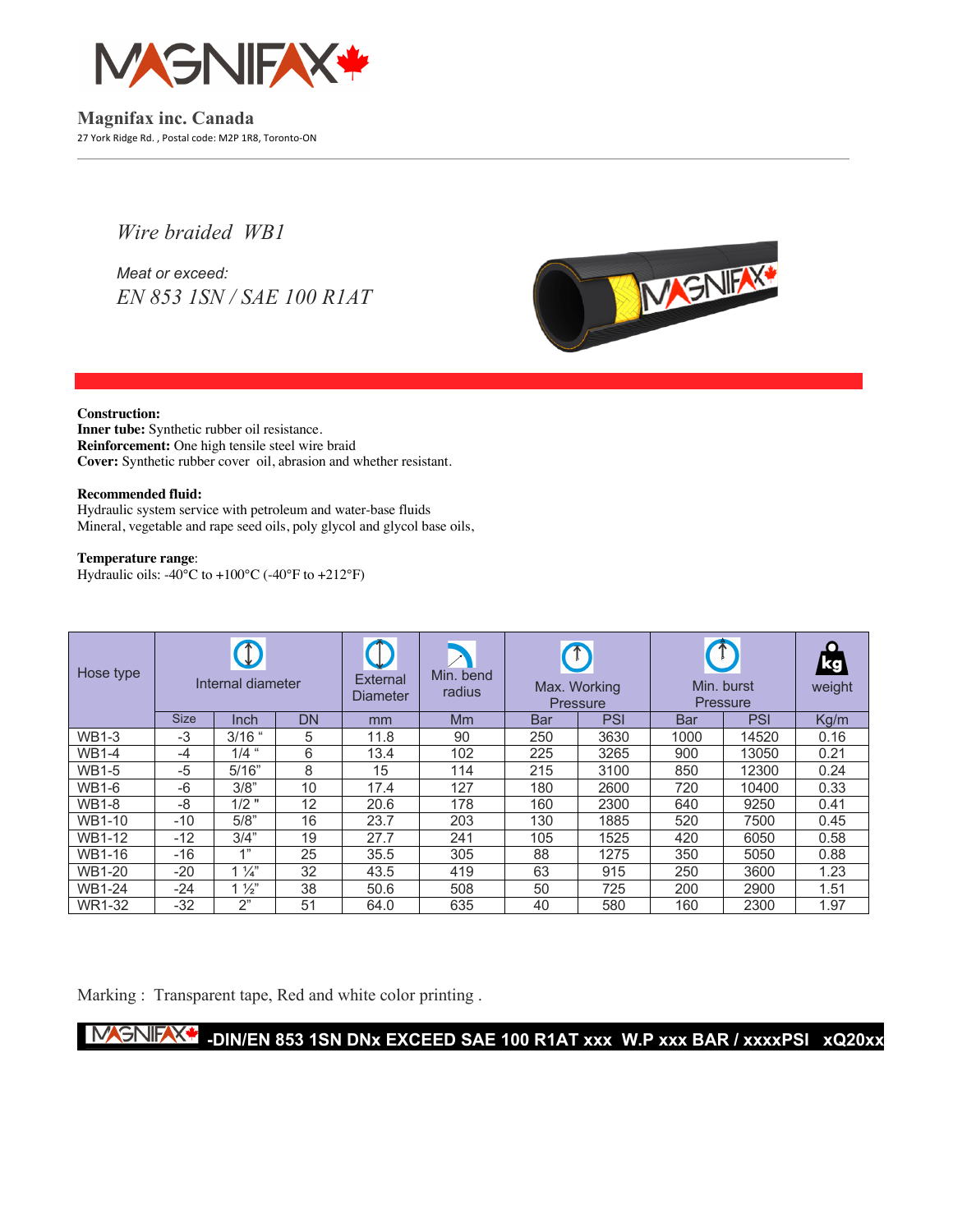

**Magnifax inc. Canada 27 York Ridge Rd. , Postal code: M2P 1R8, Toronto-ON**

## *Wire braided WB2*

*Meat or exceed: EN 853 2SN / SAE 100 R2AT*



#### **Construction:**

**Inner tube:** Synthetic rubber oil resistance. **Reinforcement:** Two high tensile steel wire braid **Cover:** Synthetic rubber cover oil, abrasion and whether resistant.

### **Recommended fluid:**

Hydraulic system service with petroleum and water-base fluids Mineral, vegetable and rape seed oils, poly glycol and glycol base oils,

### **Temperature range**:

Hydraulic oils: -40°C to +100°C (-40°F to +212°F)

| Hose type     | Internal diameter |                | Min. bend<br>External<br>radius<br><b>Diameter</b> |      | Max. Working<br>Pressure |     | Min. burst<br><b>Pressure</b> |            | <u>kg</u><br>weight |      |
|---------------|-------------------|----------------|----------------------------------------------------|------|--------------------------|-----|-------------------------------|------------|---------------------|------|
|               | <b>Size</b>       | Inch           | <b>DN</b>                                          | mm   | Mm                       | Bar | <b>PSI</b>                    | <b>Bar</b> | <b>PSI</b>          | Kg/m |
| <b>WB2-4</b>  | -4                | $1/4$ "        | 6                                                  | 15.0 | 102                      | 400 | 5800                          | 1600       | 23200               | 0.36 |
| <b>WB2-5</b>  | $-5$              | 5/16"          | 8                                                  | 16.6 | 114                      | 350 | 5050                          | 1400       | 20300               | 0.45 |
| <b>WB2-6</b>  | $-6$              | 3/8"           | 10                                                 | 19.0 | 127                      | 330 | 4750                          | 13320      | 19100               | 0.54 |
| <b>WB2-8</b>  | -8                | $1/2$ "        | 12                                                 | 22.2 | 178                      | 275 | 3950                          | 1100       | 15950               | 0.68 |
| WB2-10        | $-10$             | 5/8"           | 16                                                 | 25.4 | 203                      | 250 | 3600                          | 1000       | 14500               | 0.80 |
| WB2-12        | $-12$             | 3/4"           | 19                                                 | 29.3 | 241                      | 215 | 3100                          | 850        | 12300               | 0.94 |
| WB2-16        | $-16$             | 1"             | 25                                                 | 38.0 | 305                      | 165 | 2350                          | 650        | 9400                | 1.35 |
| WB2-20        | $-20$             | $1\frac{1}{4}$ | 32                                                 | 48.3 | 419                      | 125 | 1800                          | 500        | 7250                | 2.15 |
| <b>WB2-24</b> | $-24$             | $1\frac{1}{2}$ | 38                                                 | 54.6 | 508                      | 90  | 1300                          | 360        | 5200                | 2.65 |
| <b>WR2-32</b> | $-32$             | 2"             | 51                                                 | 67.3 | 635                      | 80  | 1150                          | 320        | 4600                | 3.42 |

Marking : Transparent tape, Red and white color printing .

**MASNIFAXX** -DIN/EN 853 2SN DNx EXCEED SAE 100 R2AT xxx W.P xxx BAR / xxxxPSI xQ20xx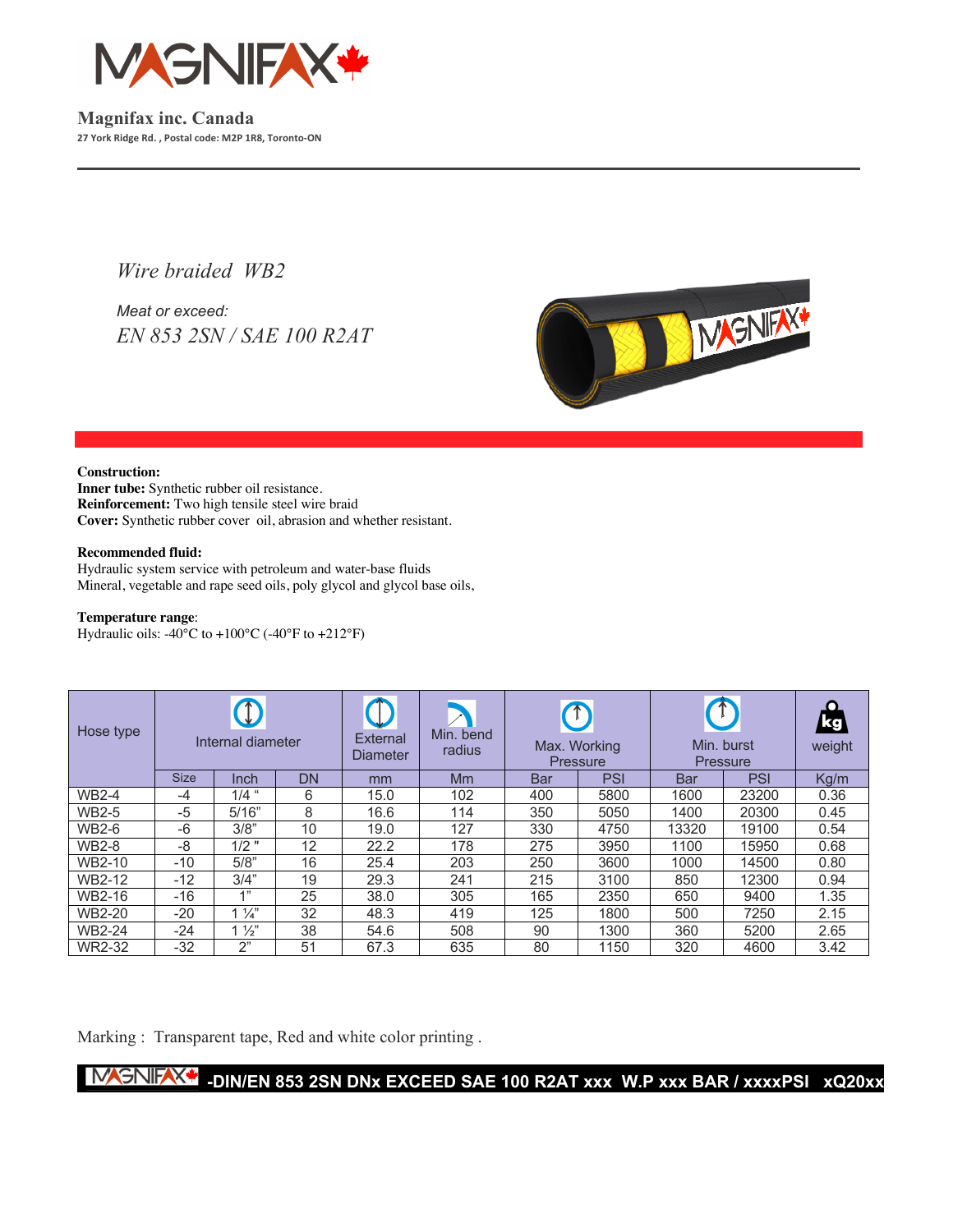

### **Magnifax inc. Canada**

**27 York Ridge Rd. , Postal code: M2P 1R8, Toronto-ON**

*Wire Spiral WS4P*

*Meat or exceed: DIN EN 856 4SP*



### **Construction:**

**Inner tube:** Synthetic rubber oil resistance. **Reinforcement:** 4 Spiral of very high tensile steel wire **Cover:** Synthetic rubber cover oil, abrasion and whether resistant.

#### **Recommended fluid:**

Hydraulic system service with petroleum and water-base fluids Mineral, vegetable and rape seed oils, poly glycol and glycol base oils,

#### **Temperature range**:

Hydraulic oils: -40 $^{\circ}$ C to +100 $^{\circ}$ C (-40 $^{\circ}$ F to +212 $^{\circ}$ F)

| Hose<br>type   | Internal diameter |                |    | <b>Spiral</b><br>O.D | External<br><b>Diameter</b> | Min.<br>bend<br>radius |            | Max. Working<br>Pressure |            | Min. Test / Burst<br><b>Pressure</b> | kg l<br>weight |
|----------------|-------------------|----------------|----|----------------------|-----------------------------|------------------------|------------|--------------------------|------------|--------------------------------------|----------------|
|                | <b>Size</b>       | Inch           | DN | $Mm+/-$              | $Mm+/-$                     | mm                     | <b>Bar</b> | <b>PSI</b>               | <b>Bar</b> | <b>Bar</b>                           | Kg/m           |
| WS4P-6         | -6                | 3/8            | 10 | 17.7                 | 21.4                        | 180                    | 460        | 6700                     | 920        | 1840                                 | 0.78           |
| $WS4P-8$       | -8                | $\frac{1}{2}$  | 12 | 20.6                 | 24.2                        | 230                    | 425        | 6160                     | 850        | 1700                                 | 0.93           |
| <b>WS4P-10</b> | $-10$             | 5/8            | 16 | 24.2                 | 28.2                        | 250                    | 350        | 5075                     | 700        | 1400                                 | 1.17           |
| <b>WS4P-12</b> | $-12$             | $\frac{3}{4}$  | 19 | 28.3                 | 32.2                        | 300                    | 350        | 5075                     | 700        | 1400                                 | 1.48           |
| <b>WS4P-16</b> | $-16$             |                | 25 | 35.1                 | 39.7                        | 340                    | 320        | 4640                     | 640        | 1280                                 | 2.02           |
| <b>WS4P-20</b> | $-20$             | $1\frac{1}{4}$ | 32 | 45.9                 | 50.8                        | 460                    | 210        | 3045                     | 420        | 840                                  | 3.05           |
| <b>WS4P-24</b> | $-24$             | $1\frac{1}{2}$ | 38 | 52.1                 | 57.2                        | 560                    | 185        | 2680                     | 370        | 740                                  | 3.52           |
| <b>WS4P-32</b> | $-32$             | $\mathcal{P}$  | 50 | 65.4                 | 69.8                        | 660                    | 165        | 2390                     | 330        | 660                                  | 5.20           |

Marking : Orange color tape, white color printing data.

MASNIFAX<sup>+</sup> **DIN EN856 4SP** 3/8" -6 DN10 MAX W.P. 460 bar 6700 Psi **X-POWER** 

**designed and engineered by Magnifax Inc. in Canada**